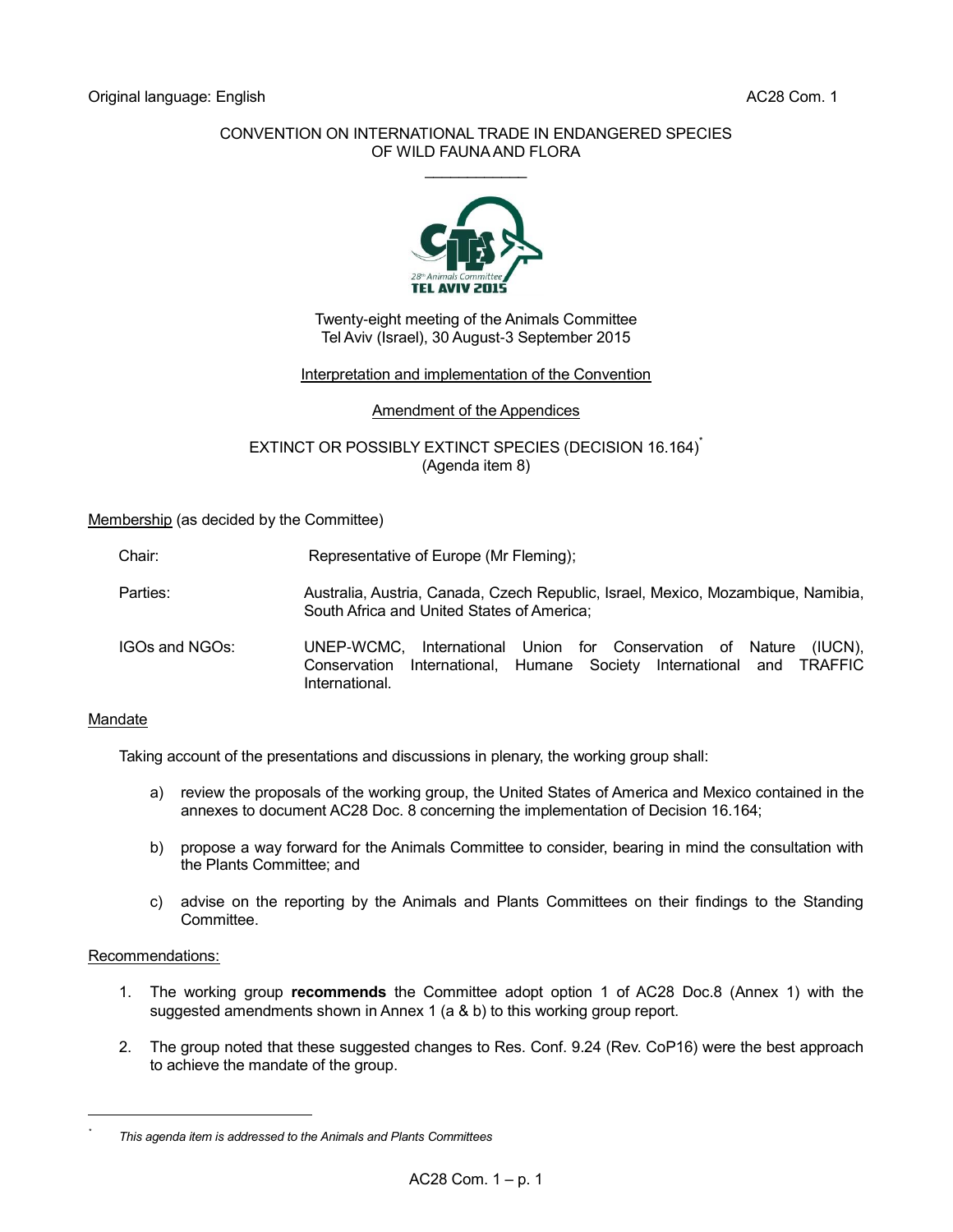- 3. The group noted that Parties remain free to propose any amendments to the Appendices to de-list extinct species if they choose to do so.
- 4. The group were divided as to whether there was merit in annotating extinct species in the Appendices, noting that such an amendment would require a proposal(s) to the Conference of the Parties. As a result, possible text to use in any annotation is placed in brackets (in section D of Annex 4) for future consideration by the Plants and Standing Committees.
- 5. However, the group **recommends** that, regardless of whether the Parties choose to annotate extinct species, the Secretariat should be asked to request UNEP-WCMC to ensure that extinct species listed in the Appendices are appropriately flagged / annotated in the Species+ database and the Index of CITES Species.
- 6. With regard to paragraph 20.b of AC28. Doc.8, the group noted that it was not clear if higher taxon listings included species known to be extinct at the time of listing. The group felt that this issue was outside the scope of this working group and **recommends** to the Committee that it be drawn to the attention of the Standing Committee.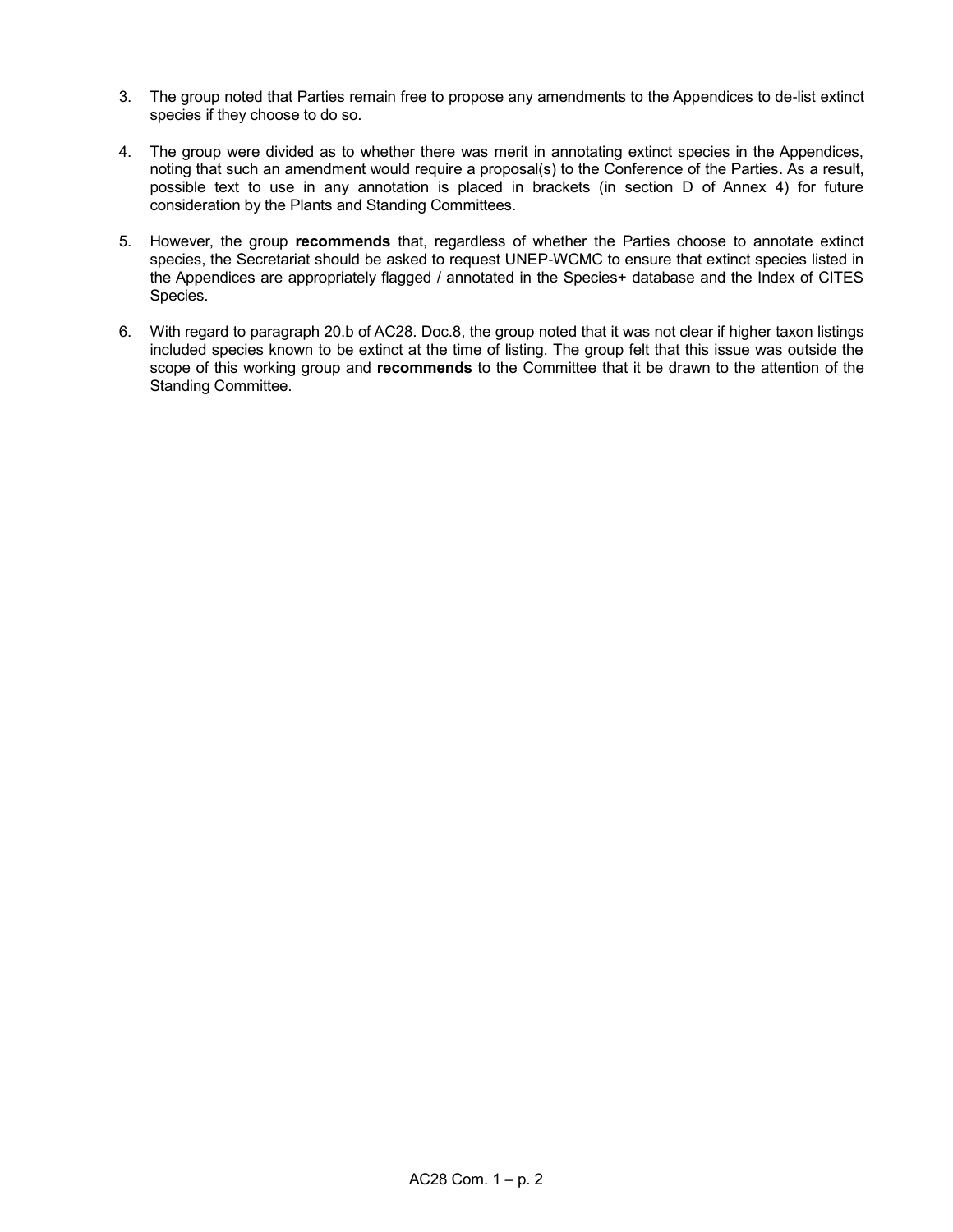# **Annex 1a. Suggested amendments to Res. Conf. 9.24 (Rev. CoP16)**

New text underlined; deleted text in strikethrough; version showing track changes from Annex 1 to AC28 Doc.8

## **Annex 3**

## **Special cases**

# *Split-listing*

Listing of a species in more than one Appendix should be avoided in general in view of the enforcement problems it creates.

When split-listing does occur, this should generally be on the basis of national or regional populations, rather than subspecies. Split-listing<sup>s</sup> that place some populations of a species in the Appendices, and the rest outside the Appendices, should normally not be permitted.

For species outside the jurisdiction of any State, listing in the Appendices should use the terms used in other relevant international agreements, if any, to define the population. If no such international agreement exists, then the Appendices should define the population by region or by geographic coordinates.

Taxonomic names below the species level should not be used in the Appendices unless the taxon in question is highly distinctive and the use of the name would not give rise to enforcement problems.

## *Higher taxa*

If all species of a higher taxon are included in Appendix I or II, they should be included under the name of the higher taxon. If some species in a higher taxon are included in Appendix I or II and all the rest in the other Appendix, the latter species should be included under the name of the higher taxon, with an appropriate annotation made in accordance with the provisions of the relevant Resolutions on the use of annotations in the Appendices.

When preparing a proposal to include a higher taxon in the Appendices, Parties are encouraged to note any extinct species in the higher taxon and to clarify whether these are included or excluded from the proposed listing.

Parties contemplating preparing a proposal to transfer an individual plant species from a higher-taxon listing in Appendix II to a separate listing in Appendix I should consider:

- i) the ease with which it can be propagated artificially;
- ii) the extent to which it is currently available in cultivation from artificially propagated specimens; and
- iii) any practical problems in identifying the species, particularly in the form in which it may be traded.

## Extinct species

Extinct species should not normally be proposed for inclusion in the Appendices. Extinct species already included in the Appendices may should be retained in the Appendices if they meet one of the precautionary criteria included in Annex 4.D.

[Species included under a higher taxon listing, that were considered extinct at the time that the listing came into force, are not considered to form part of that higher taxon for purposes of the Convention unless specifically included funder the provisions of Annex 2 bl. When preparing a proposal to include a higher taxon in the Appendices, Parties are encouraged to note any [recently] extinct species in the higher taxon which are excluded from the proposed listing.]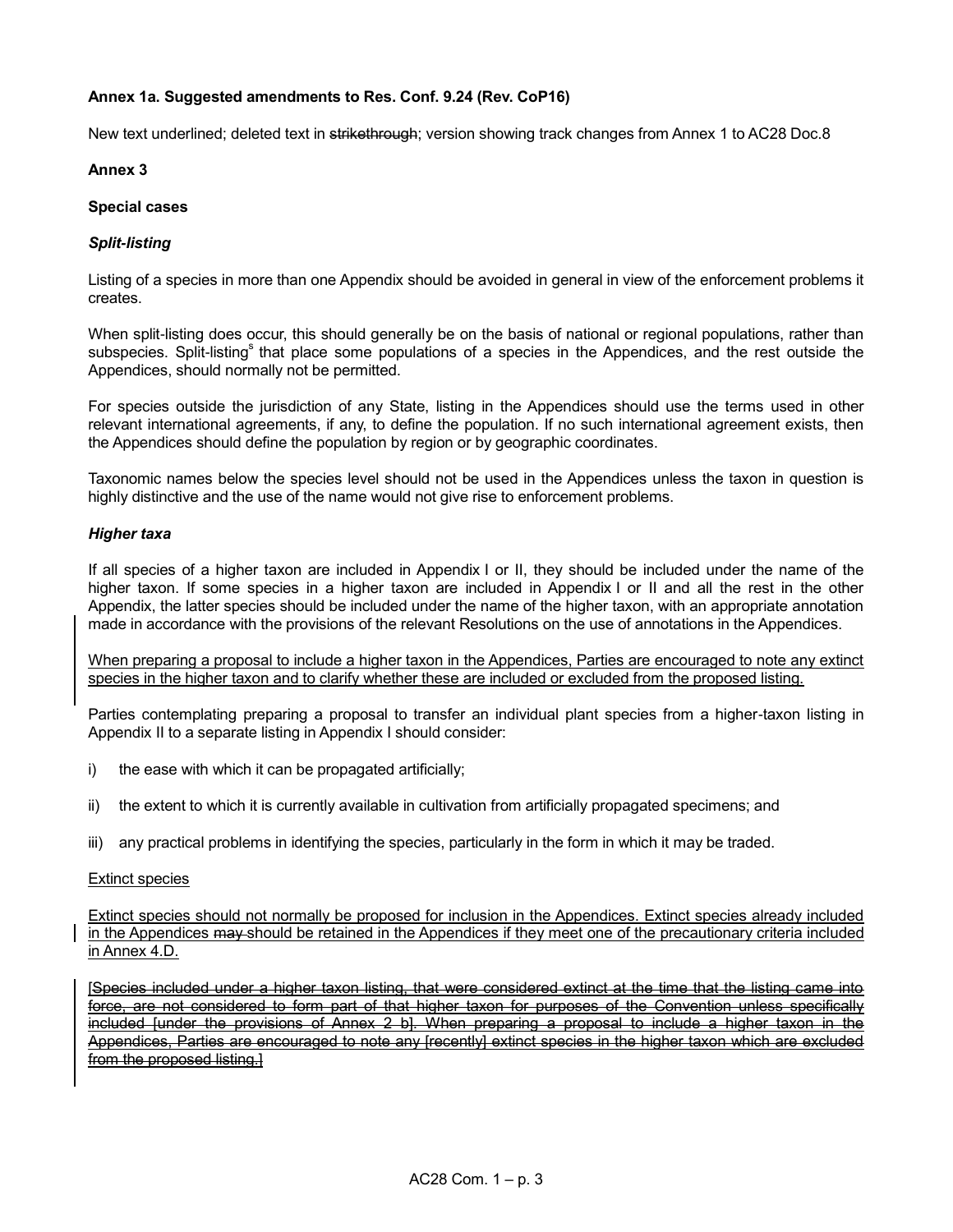# **Annex 4**

## **Precautionary measures**

When considering proposals to amend Appendix I or II, the Parties shall, by virtue of the precautionary approach and in case of uncertainty either as regards the status of a species or the impact of trade on the conservation of a species, act in the best interest of the conservation of the species concerned and adopt measures that are proportionate to the anticipated risks to the species.

- A. 1. No species listed in Appendix I shall be removed from the Appendices unless it has been first transferred to Appendix II, with monitoring of any impact of trade on the species for at least two intervals between meetings of the Conference of the Parties with the exception that  $-$  e $\equiv$ xtinct species may be deleted from Appendix I without first being transferred to Appendix II subject to the provisions of paragraph D.
	- 2. Species included in Appendix I should only be transferred to Appendix II:
		- a) If they do not satisfy the relevant criteria in Annex 1 and when one of the following precautionary safeguards is met:
			- i) the species is not in demand for international trade, nor is its transfer to Appendix II likely to stimulate trade in, or cause enforcement problems for, any other species included in Appendix I; or
			- ii) the species is likely to be in demand for trade, but its management is such that the onference of the Parties is satisfied with:

implementation by the range States of the requirements of the Convention, in particular Article IV; and

B) appropriate enforcement controls and compliance with the requirements of the Convention; or

an integral part of the amendment proposal is an export quota or other special measure approved by the Conference of the Parties, based on management measures described

- iii) in the supporting statement of the amendment proposal, provided that effective enforcement controls are in place; or
- b) when a ranching proposal is submitted in accordance with an applicable Resolution and is adopted by the Conference of the Parties.
- 3. No proposal for transfer of a species from Appendix I to Appendix II shall be considered from a Party that has entered a reservation for the species in question, unless that Party agrees to remove the reservation within 90 days of the adoption of the amendment.
- 4. No species should be deleted from Appendix II if such deletion would be likely to result in it qualifying for inclusion in the Appendices in the near future.
- 5. No species should be deleted from Appendix II if, within the last two intervals between meetings of the Conference of the Parties, it has been subject to a recommendation under the provisions of the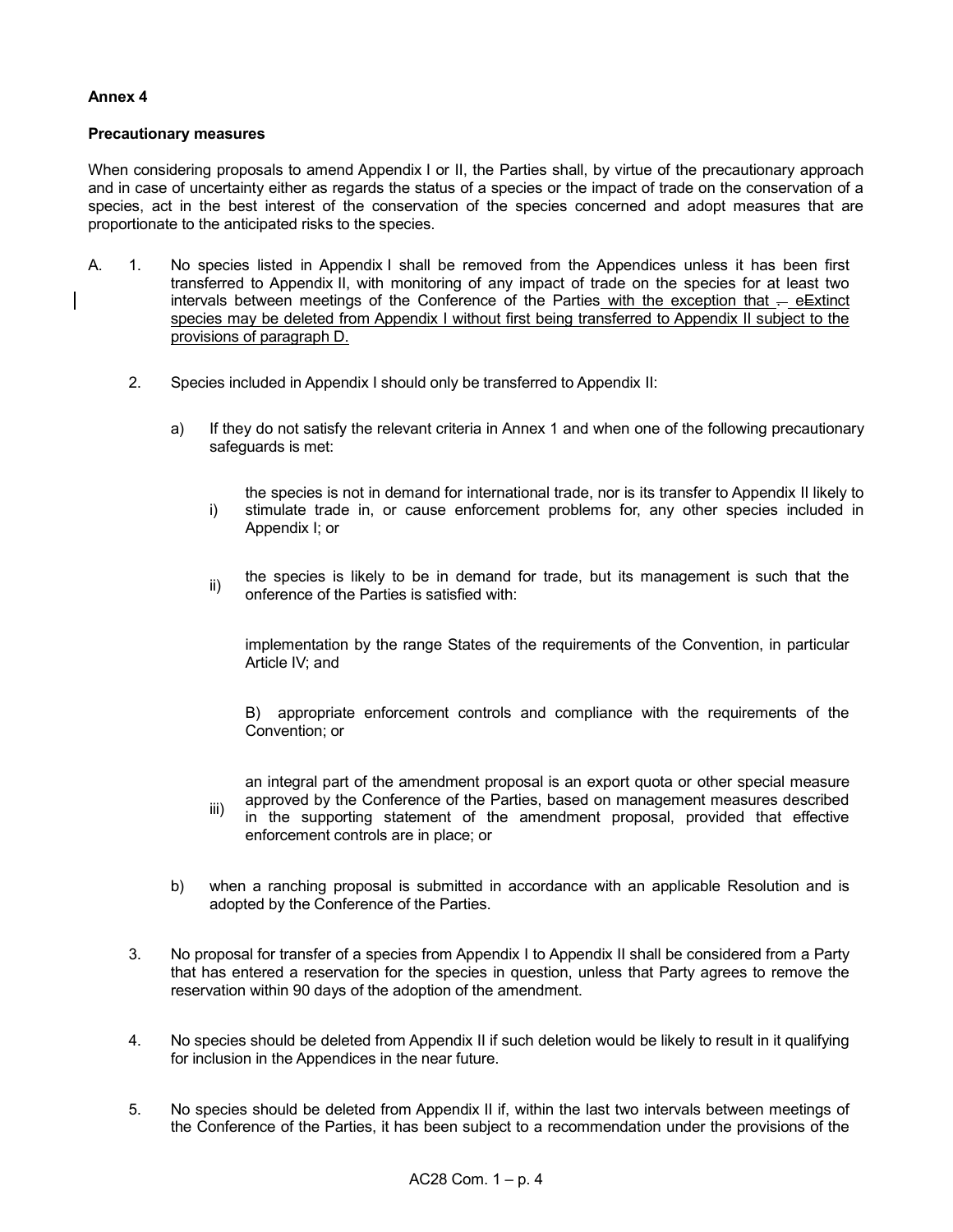Review of Significant Trade to improve its conservation status.

B. The following review procedures shall apply when a species is transferred to Appendix II pursuant to paragraph

A. 2. iii) above:

- 1. Where the Plants Committee, the Animals Committee or a Party becomes aware of problems in compliance with the management measures and export quotas of another Party, the Secretariat shall be informed and, if the Secretariat fails to resolve the matter satisfactorily, it shall inform the Standing Committee which may, after consultation with the Party concerned, recommend to all Parties that they suspend trade with that Party in specimens of CITES-listed species, and/or request the Depositary Government to prepare a proposal to transfer the population back to Appendix I.
- 2. If, on review of a quota and its supporting management measures, the Animals or Plants Committee encounters any problems with compliance or potential detriment to a species, the relevant Committee shall request the Depositary Government to prepare a proposal for appropriate remedial action.
- C. With regard to quotas established pursuant to paragraph A. 2. iii) above:
	- 1. If a Party wishes to renew, amend or delete such a quota, it shall submit an appropriate proposal for consideration at the following meeting of the Conference of the Parties.
	- 2. When a quota has been established for a limited period of time, after that period the quota will become zero until a new quota has been established.
- D. Species that are regarded as possibly extinct should not be deleted from the Appendixces Fif:
	- **a)** they may be affected by trade in the event of their rediscovery**; or b)** they resemble extant species included in the Appendices; or **b)c)** such that their deletion would cause difficulties implementing the Convention; or

**c)d)**their removal would complicate interpretation of the Appendices unnecessarily.

[Extinct species retained for included] in the Appendices should be annotated as:

'*considered possibly extinct by the IUCN Red List*'. These species should be annotated in the Appendices as

'possibly extinct'.]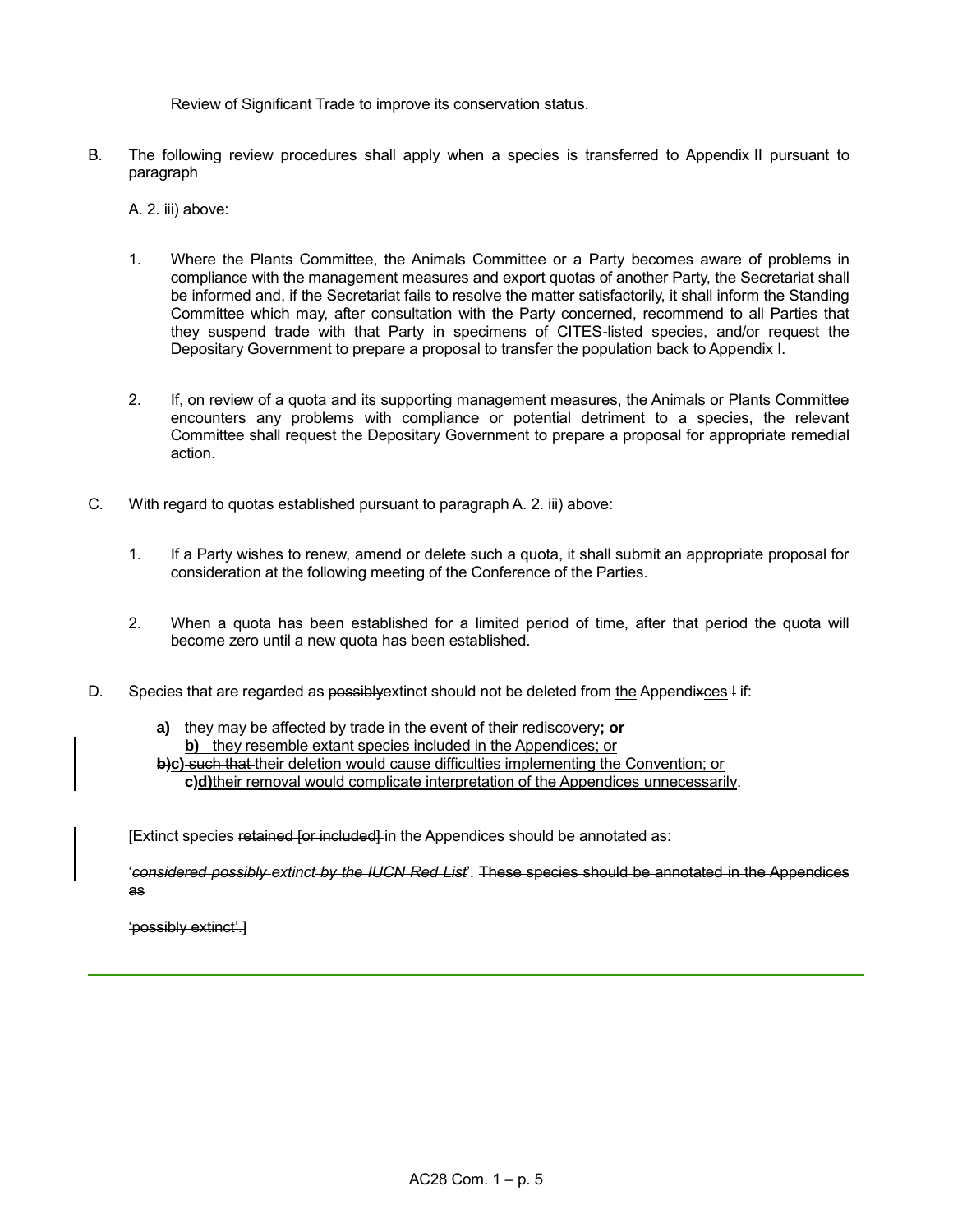## **Annex 5**

**Definitions, explanations and guidelines**

**NOTE: Where numerical guidelines are cited in this Annex, they are presented only as examples, since it is impossible to give numerical values that are applicable to all taxa because of differences in their biology.**

## *Possibly Extinct*

A species is considered to be 'possibly extinct' when

- a) it is listed as such (as category EX) in the IUCN Red List; exhaustive surveys in known or suspected habitat, and at appropriate times (diurnal, seasonal, annual), throughout its historical range have failed to record an individual. Before a species can be declared possibly extinct, surveys should take place over a time-frame appropriate to the species' life cycle and life form. **or**
- b) it complies with IUCN's 'extinct' definition, which reads: *"A taxon is Extinct when there is no reasonable doubt that the last individual has died. A taxon is presumed Extinct when exhaustive surveys in known and/or expected habitat, at appropriate times (diurnal, seasonal, annual), throughout its historic range have*  failed to record an individual. Surveys should be over a time frame appropriate to the taxon's life cycle and *life form."*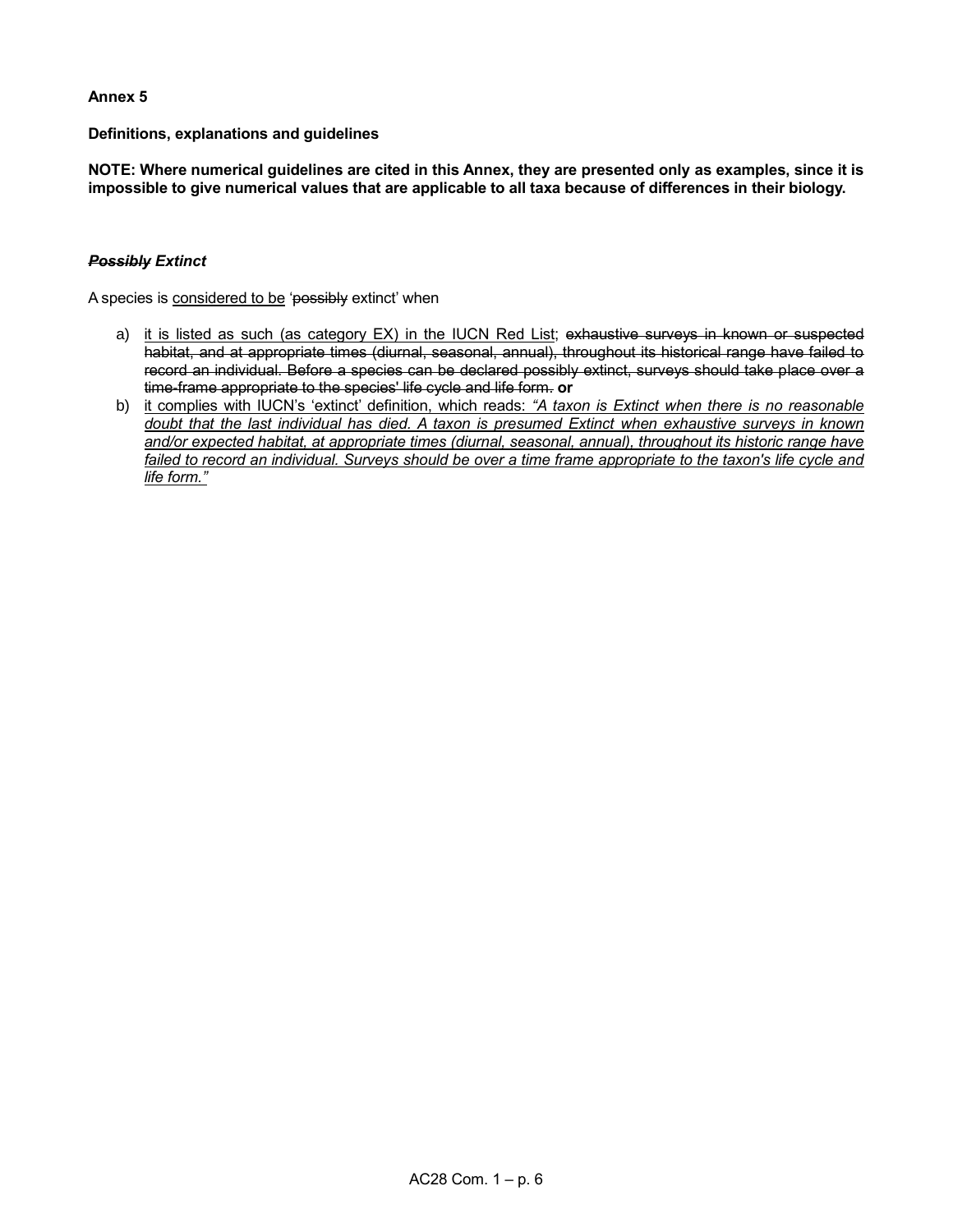# **Annex 1b. Suggested amendments to Res. Conf. 9.24 (Rev. CoP16)**

New text underlined; deleted text in strikethrough; version without track changes

# **Annex 3**

# **Special cases**

# *Split-listing*

Listing of a species in more than one Appendix should be avoided in general in view of the enforcement problems it creates.

When split-listing does occur, this should generally be on the basis of national or regional populations, rather than subspecies. Split-listing<sup>s</sup> that place some populations of a species in the Appendices, and the rest outside the Appendices, should normally not be permitted.

For species outside the jurisdiction of any State, listing in the Appendices should use the terms used in other relevant international agreements, if any, to define the population. If no such international agreement exists, then the Appendices should define the population by region or by geographic coordinates.

Taxonomic names below the species level should not be used in the Appendices unless the taxon in question is highly distinctive and the use of the name would not give rise to enforcement problems.

## *Higher taxa*

If all species of a higher taxon are included in Appendix I or II, they should be included under the name of the higher taxon. If some species in a higher taxon are included in Appendix I or II and all the rest in the other Appendix, the latter species should be included under the name of the higher taxon, with an appropriate annotation made in accordance with the provisions of the relevant Resolutions on the use of annotations in the Appendices.

When preparing a proposal to include a higher taxon in the Appendices, Parties are encouraged to note any extinct species in the higher taxon and to clarify whether these are included or excluded from the proposed listing.

Parties contemplating preparing a proposal to transfer an individual plant species from a higher-taxon listing in Appendix II to a separate listing in Appendix I should consider:

- i) the ease with which it can be propagated artificially;
- ii) the extent to which it is currently available in cultivation from artificially propagated specimens; and
- iii) any practical problems in identifying the species, particularly in the form in which it may be traded.

## Extinct species

Extinct species should not normally be proposed for inclusion in the Appendices. Extinct species already included in the Appendices should be retained in the Appendices if they meet one of the precautionary criteria included in Annex 4.D.

## $\lceil$

# **Annex 4**

# **Precautionary measures**

When considering proposals to amend Appendix I or II, the Parties shall, by virtue of the precautionary approach and in case of uncertainty either as regards the status of a species or the impact of trade on the conservation of a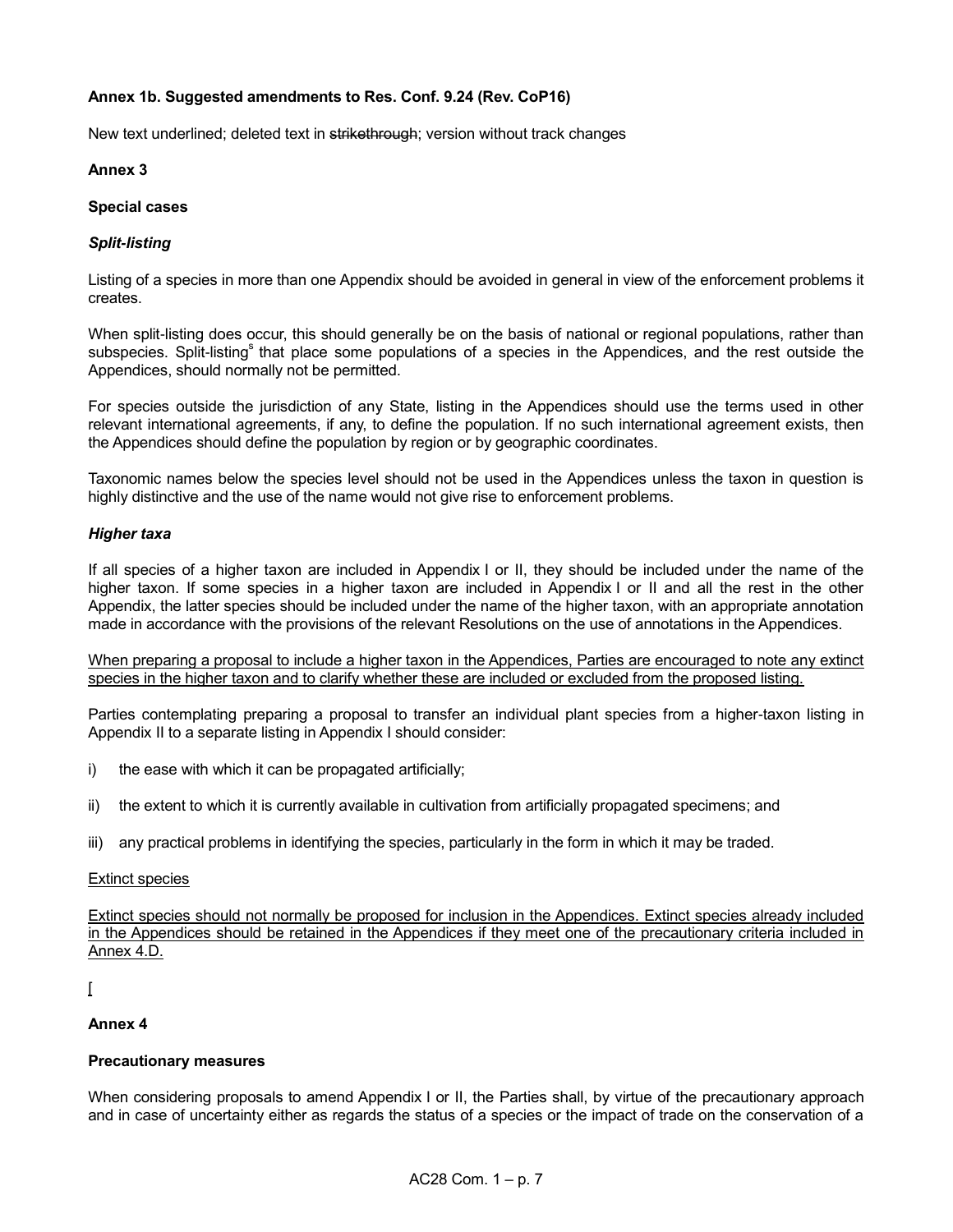species, act in the best interest of the conservation of the species concerned and adopt measures that are proportionate to the anticipated risks to the species.

- A. 1. No species listed in Appendix I shall be removed from the Appendices unless it has been first transferred to Appendix II, with monitoring of any impact of trade on the species for at least two intervals between meetings of the Conference of the Parties with the exception that extinct species may be deleted from Appendix I without first being transferred to Appendix II subject to the provisions of paragraph D.
	- 2. Species included in Appendix I should only be transferred to Appendix II:
		- a) If they do not satisfy the relevant criteria in Annex 1 and when one of the following precautionary safeguards is met:
			- i) the species is not in demand for international trade, nor is its transfer to Appendix II likely to stimulate trade in, or cause enforcement problems for, any other species included in Appendix I; or
			- ii) the species is likely to be in demand for trade, but its management is such that the Conference of the Parties is satisfied with:

implementation by the range States of the requirements of the Convention, in particular Article IV; and

B) appropriate enforcement controls and compliance with the requirements of the Convention; or

iii) an integral part of the amendment proposal is an export quota or other special measure approved by the Conference of the Parties, based on management measures described in the supporting statement of the amendment proposal, provided that effective enforcement controls are in place; or

- b) when a ranching proposal is submitted in accordance with an applicable Resolution and is adopted by the Conference of the Parties.
- 3. No proposal for transfer of a species from Appendix I to Appendix II shall be considered from a Party that has entered a reservation for the species in question, unless that Party agrees to remove the reservation within 90 days of the adoption of the amendment.
- 4. No species should be deleted from Appendix II if such deletion would be likely to result in it qualifying for inclusion in the Appendices in the near future.
- 5. No species should be deleted from Appendix II if, within the last two intervals between meetings of the Conference of the Parties, it has been subject to a recommendation under the provisions of the Review of Significant Trade to improve its conservation status.
- B. The following review procedures shall apply when a species is transferred to Appendix II pursuant to paragraph A. 2. iii) above: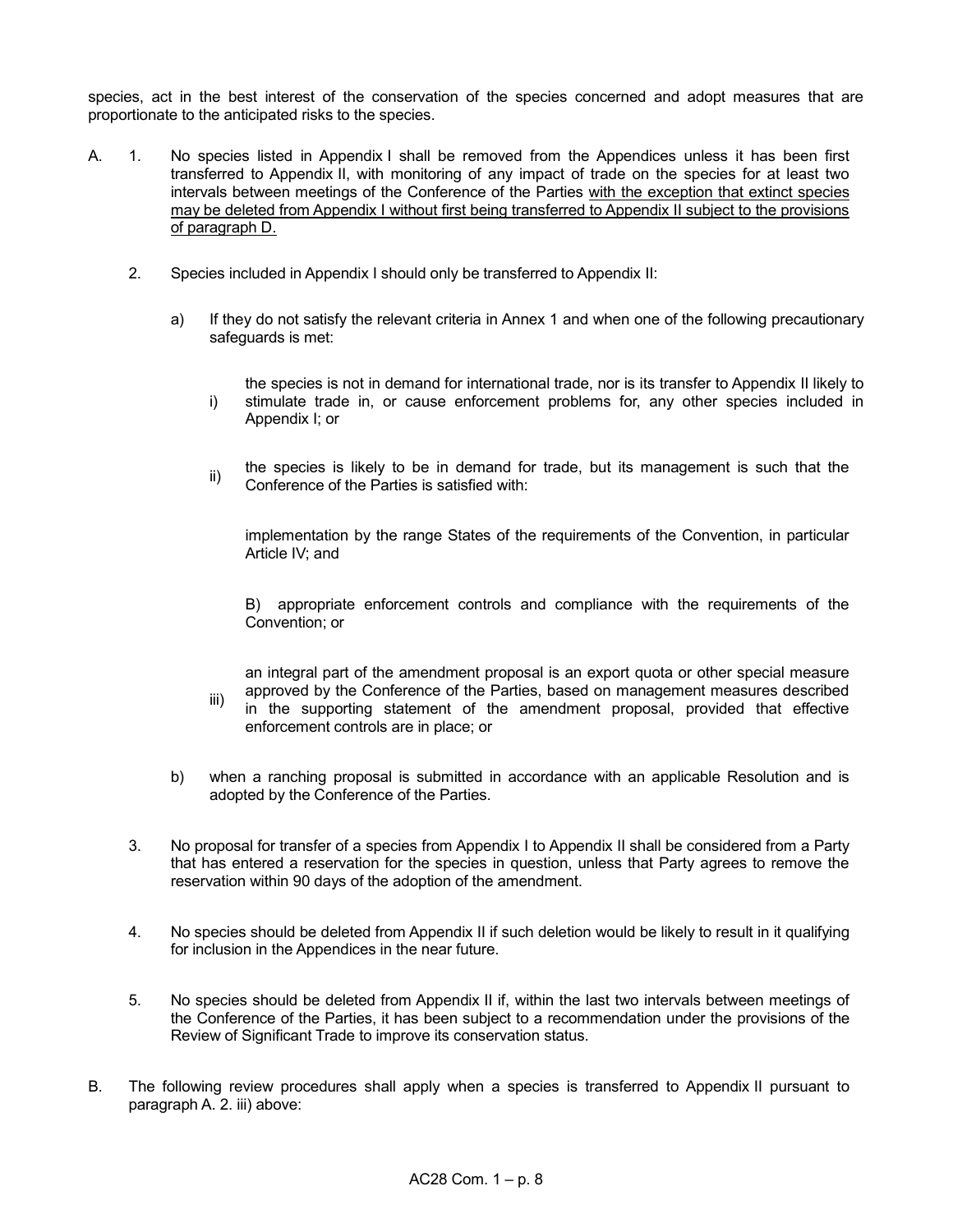- 1. Where the Plants Committee, the Animals Committee or a Party becomes aware of problems in compliance with the management measures and export quotas of another Party, the Secretariat shall be informed and, if the Secretariat fails to resolve the matter satisfactorily, it shall inform the Standing Committee which may, after consultation with the Party concerned, recommend to all Parties that they suspend trade with that Party in specimens of CITES-listed species, and/or request the Depositary Government to prepare a proposal to transfer the population back to Appendix I.
- 2. If, on review of a quota and its supporting management measures, the Animals or Plants Committee encounters any problems with compliance or potential detriment to a species, the relevant Committee shall request the Depositary Government to prepare a proposal for appropriate remedial action.
- C. With regard to quotas established pursuant to paragraph A. 2. iii) above:
	- 1. If a Party wishes to renew, amend or delete such a quota, it shall submit an appropriate proposal for consideration at the following meeting of the Conference of the Parties.
	- 2. When a quota has been established for a limited period of time, after that period the quota will become zero until a new quota has been established.
- D. Species that are regarded as possibly extinct should not be deleted from the Appendixces I if:
	- a) they may be affected by trade in the event of their rediscovery**;** or
	- b) they resemble extant species included in the Appendices; or
	- c) their deletion would cause difficulties implementing the Convention; or
	- d) their removal would complicate interpretation of the Appendices.

[Extinct species in the Appendices should be annotated as: '*extinct*'. These species should be

annotated in the Appendices as 'possibly extinct'.]

# **Annex 5**

## **Definitions, explanations and guidelines**

**NOTE: Where numerical guidelines are cited in this Annex, they are presented only as examples, since it is impossible to give numerical values that are applicable to all taxa because of differences in their biology.**

## *Possibly Extinct*

A species is considered to be 'possibly extinct' when

- e) it is listed as such (as category EX) in the IUCN Red List; exhaustive surveys in known or suspected habitat, and at appropriate times (diurnal, seasonal, annual), throughout its historical range have failed to record an individual. Before a species can be declared possibly extinct, surveys should take place over a time-frame appropriate to the species' life cycle and life form. **or**
- f) it complies with IUCN's 'extinct' definition, which reads: *"A taxon is Extinct when there is no reasonable doubt that the last individual has died. A taxon is presumed Extinct when exhaustive surveys in known*